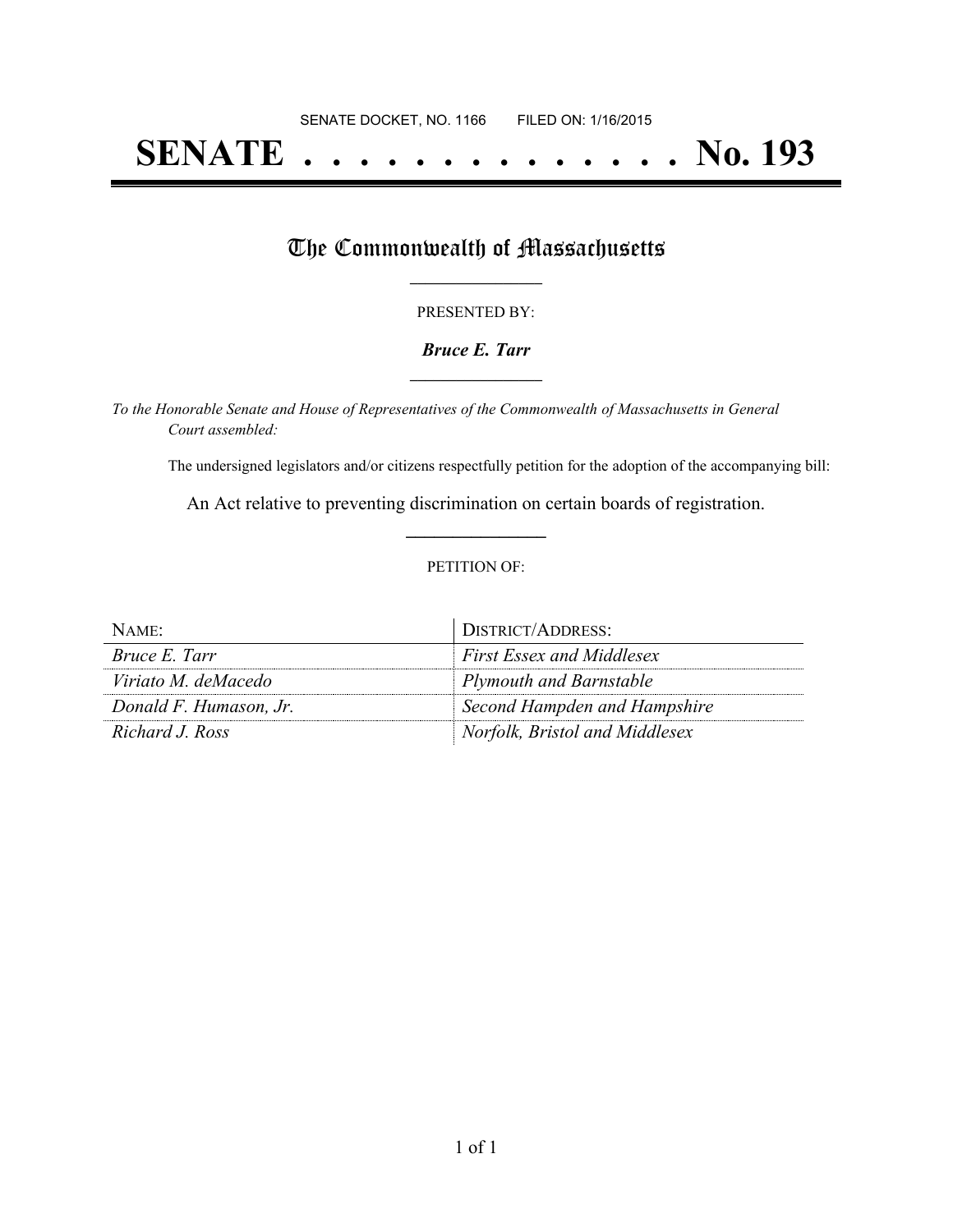## SENATE DOCKET, NO. 1166 FILED ON: 1/16/2015 **SENATE . . . . . . . . . . . . . . No. 193**

By Mr. Tarr, a petition (accompanied by bill, Senate, No. 193) of Bruce E. Tarr, Viriato M. deMacedo, Donald F. Humason, Jr. and Richard J. Ross for legislation to prevent discrimination on certain boards of registration. Consumer Protection and Professional Licensure.

### [SIMILAR MATTER FILED IN PREVIOUS SESSION SEE SENATE, NO. *146* OF 2013-2014.]

## The Commonwealth of Massachusetts

**In the One Hundred and Eighty-Ninth General Court (2015-2016) \_\_\_\_\_\_\_\_\_\_\_\_\_\_\_**

**\_\_\_\_\_\_\_\_\_\_\_\_\_\_\_**

An Act relative to preventing discrimination on certain boards of registration.

Be it enacted by the Senate and House of Representatives in General Court assembled, and by the authority *of the same, as follows:*

1 SECTION 1. Chapter 13 of the General Laws, as appearing in the 2014 Official Edition,

2 is hereby amended by striking out section 32 in its entirety and inserting in place thereof the

3 following new section:-

 Section 32. The state examiners of electricians, hereinafter, called the board, shall consist of the state fire marshal, the associate commissioner for the division of occupational education in the department of education, ex officiis, and eight persons to be appointed for terms of three years each by the governor. One of said appointees shall be a representative of the public, subject to the provisions of section nine B and one shall be a local wiring inspector who is an electrician licensed under chapter one hundred and forty-one Six of said appointees shall be citizens of the commonwealth, whom shall represent all of the industry, members who are signatory to a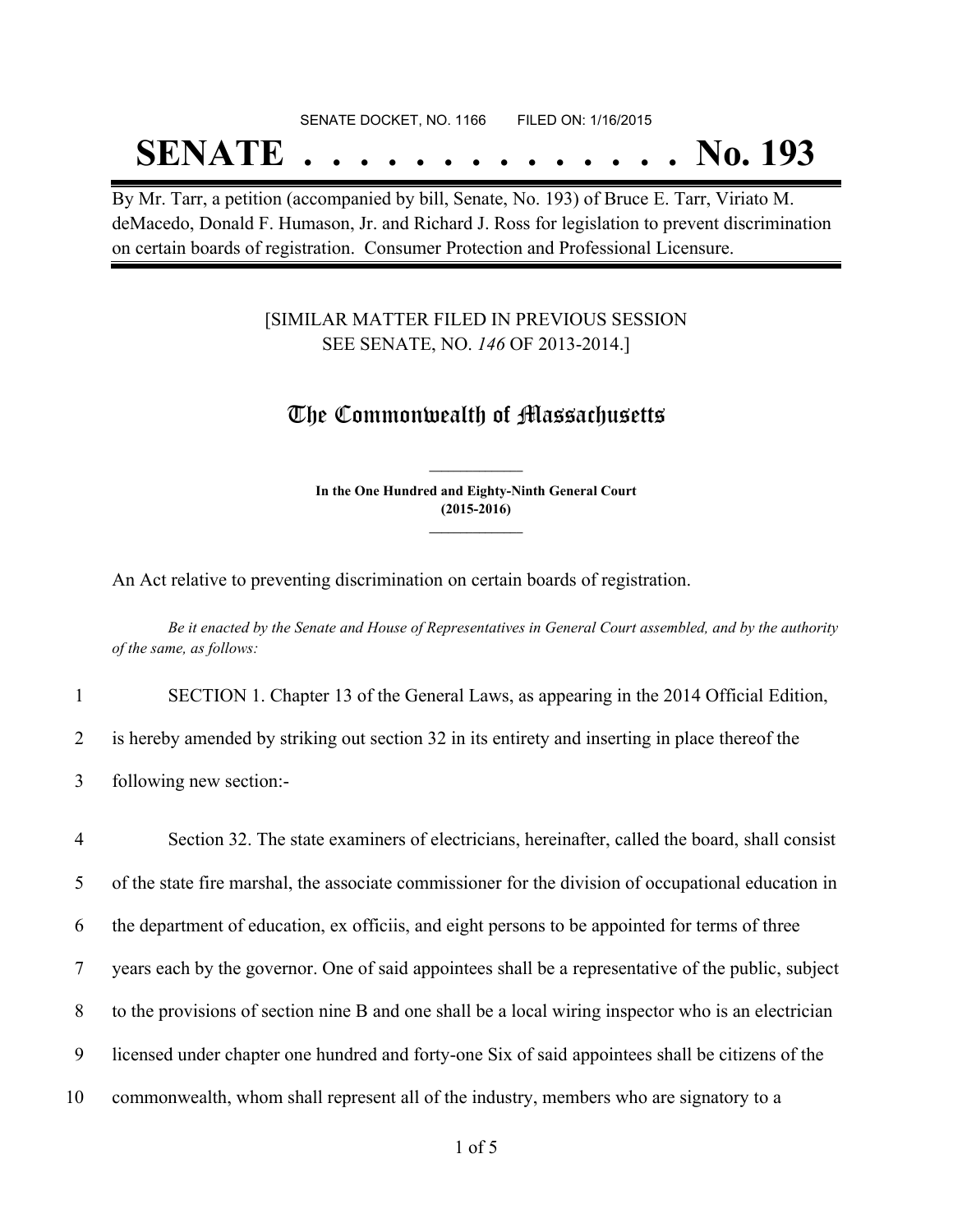collective bargaining agreement and members who are not signatory to a collective bargaining agreement, the Board shall not be all exclusive of one,: one of whom shall be a master electrician who holds a certificate A license issued under said chapter one hundred and forty-one and has at least ten years' experience as an employing master electrician; one shall be a master electrician who holds certificate A and certificate B licenses issued under said chapter one hundred and forty-one, is actively engaged in such business and has at least ten years' experience as an employing master electrician; one shall be a journeyman electrician who holds a certificate B license issued under said chapter one hundred and forty-one, is a wage earner and has at least ten years practical experience in the installation of wires and appliances for carrying electricity for light, heat or power purposes; one shall be a systems contractor who holds a certificate C license issued under said chapter, is actively engaged in the business of fire warning and security systems as his principal business and has at least ten years' experience as an employing systems contractor; one shall be a systems technician who holds a certificate D license issued under said chapter, is a wage earner and has at least ten years practical experience in the installation, repair and maintenance of systems; and one shall be a representative of the New England Section of the International Municipal Signal Association who holds at least a level I competency certificate from said association, is a municipal employee and has at least ten years practical experience in the installation, repair and maintenance of fire warning or signaling systems. The state fire marshal shall be chairman. The board shall appoint an executive secretary who shall be a wage earner, a citizen of the commonwealth, and a practical electrician of at least ten years' experience in such installation. The board may also appoint, subject to chapter thirty-one, such other clerical and technical assistants as may be necessary to discharge its duties under chapter one hundred and forty-one and shall establish their duties. The members, ex officiis, shall receive no

of 5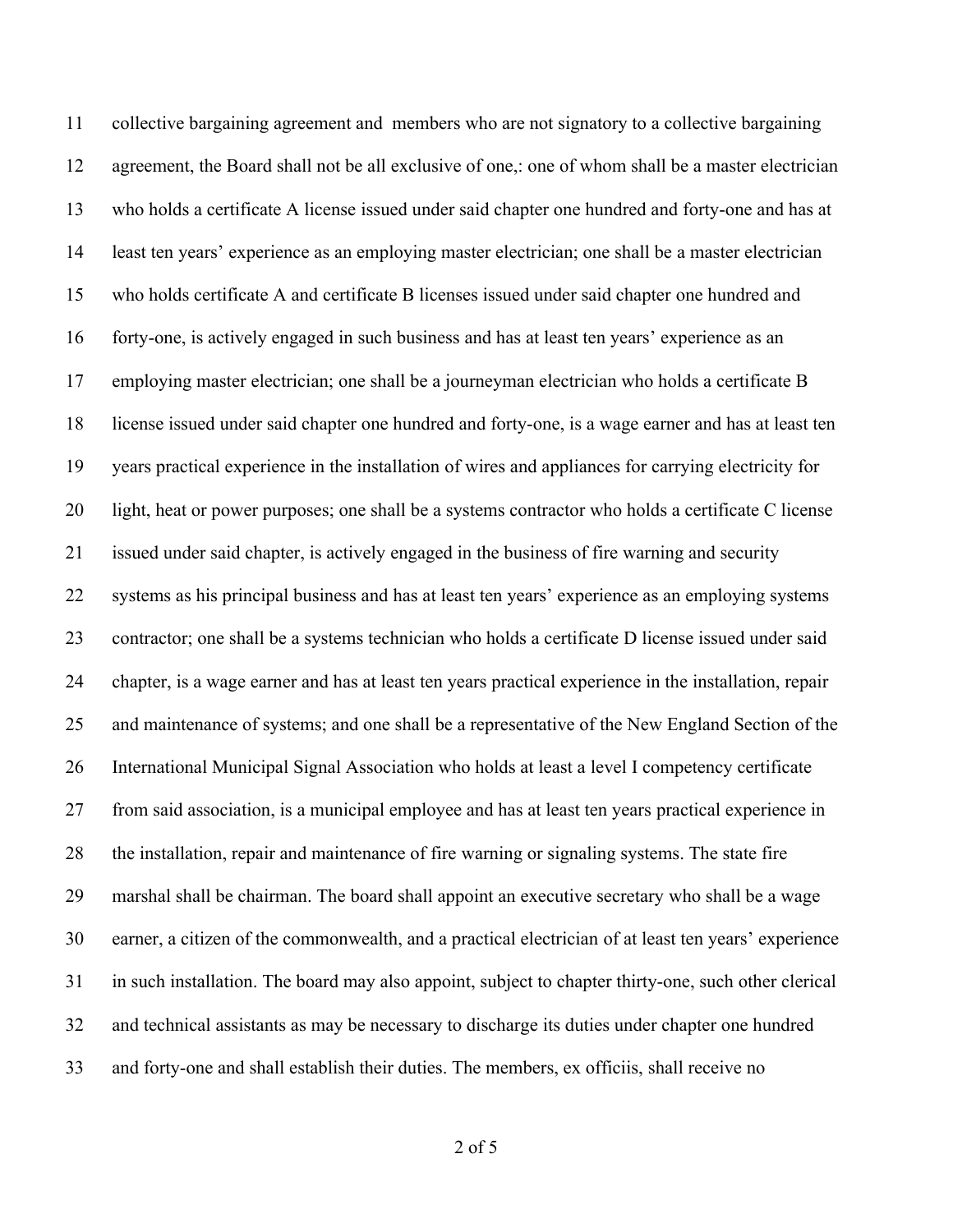compensation for their services under chapter one hundred and forty-one, but the appointive members shall each receive for their services thereunder a salary of seven hundred and fifty dollars. The board may expend for the salaries of the appointive members and of the secretary and other employees and for necessary traveling and other expenses for themselves and their employees such sums as are annually appropriated therefor.

 SECTION 2. Chapter 13 of the General Laws, as appearing in the 2014 Official Edition, is hereby further amended by striking out section 36 in its entirety and inserting in place thereof the following new section:-

 Section 36. There shall be a board of state examiners of plumbers and gas fitters, in sections 37 and 38 called the examiners, to consist of nine members who shall be citizens of the commonwealth, one of whom shall be the commissioner of public health or his designee, one of whom shall be the commissioner of public safety or his designee and seven persons to be appointed by the governor whom shall represent all of the industry, members who are signatory to a collective bargaining agreement and members who are not signatory to a collective bargaining agreement, the Board shall not be all exclusive of one, one of whom shall have at least ten years of practical experience as a master plumber, one of whom shall be a journeyman plumber with at least ten years of practical experience and who is a wage earner, one of whom shall be a sanitary or plumbing engineer, one of whom shall be a master gas fitter with at least ten years of practical experience in the field of undiluted liquefied petroleum gas and natural gas, one of whom shall be a journeyman gas fitter with at least ten years of practical experience and who is a wage earner, one of whom shall be a master or journeyman gas fitter with at least ten years of practical experience in the design and installation of liquefied petroleum gas systems and one of whom shall be a representative of the public subject to the provisions of section 9B.

of 5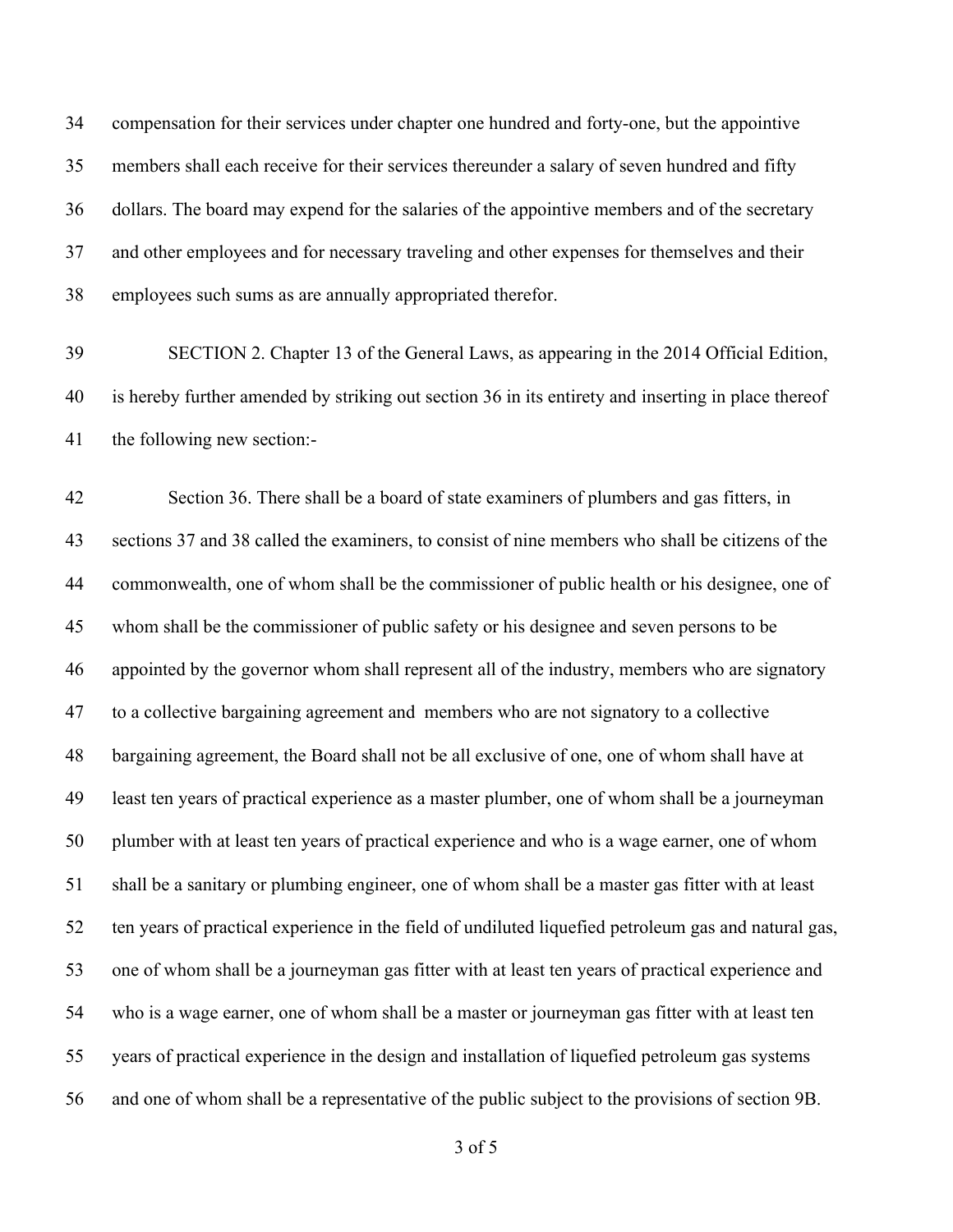As the term of office of a member expires, the governor shall appoint a successor to serve for three years. The governor shall designate the chairperson of the board and may, at any time, change such designation. Said board shall appoint an executive secretary who is a citizen of the commonwealth and has had at least ten years' continuous practical experience as a plumber. He shall receive his necessary traveling expenses incurred in the performance of his duties. No member of said board shall be eligible for appointment as secretary.

 SECTION 3. Chapter 13 of the General Laws, as appearing in the 2014 Official Edition, is hereby further amended by striking out section 101 in its entirety and inserting in place thereof the following new section:-

 Section 101. (a) There shall be within the division of professional licensure a board of examiners of sheet metal workers to consist of the commissioner of public safety or his designee, the director of professional licensure or his designee and 5 persons, residents of the commonwealth, to be appointed by the governor for terms of 3 years, whom shall represent all of the industry, members who are signatory to a collective bargaining agreement and members who are not signatory to a collective bargaining agreement, the Board shall not be all exclusive of one, 2 of whom shall be journeyperson sheet metal workers with at least 10 years of practical experience and who are wage earners, 2 of whom shall be master sheet metal workers with at least 10 years of practical experience in sheet metal work and 1 of whom shall be a representative of the public and subject to section 9B.

 (b) No member shall serve for more than 2 consecutive and complete 3-year terms. As the term of the office of a member expires, a successor shall be appointed in like manner for a